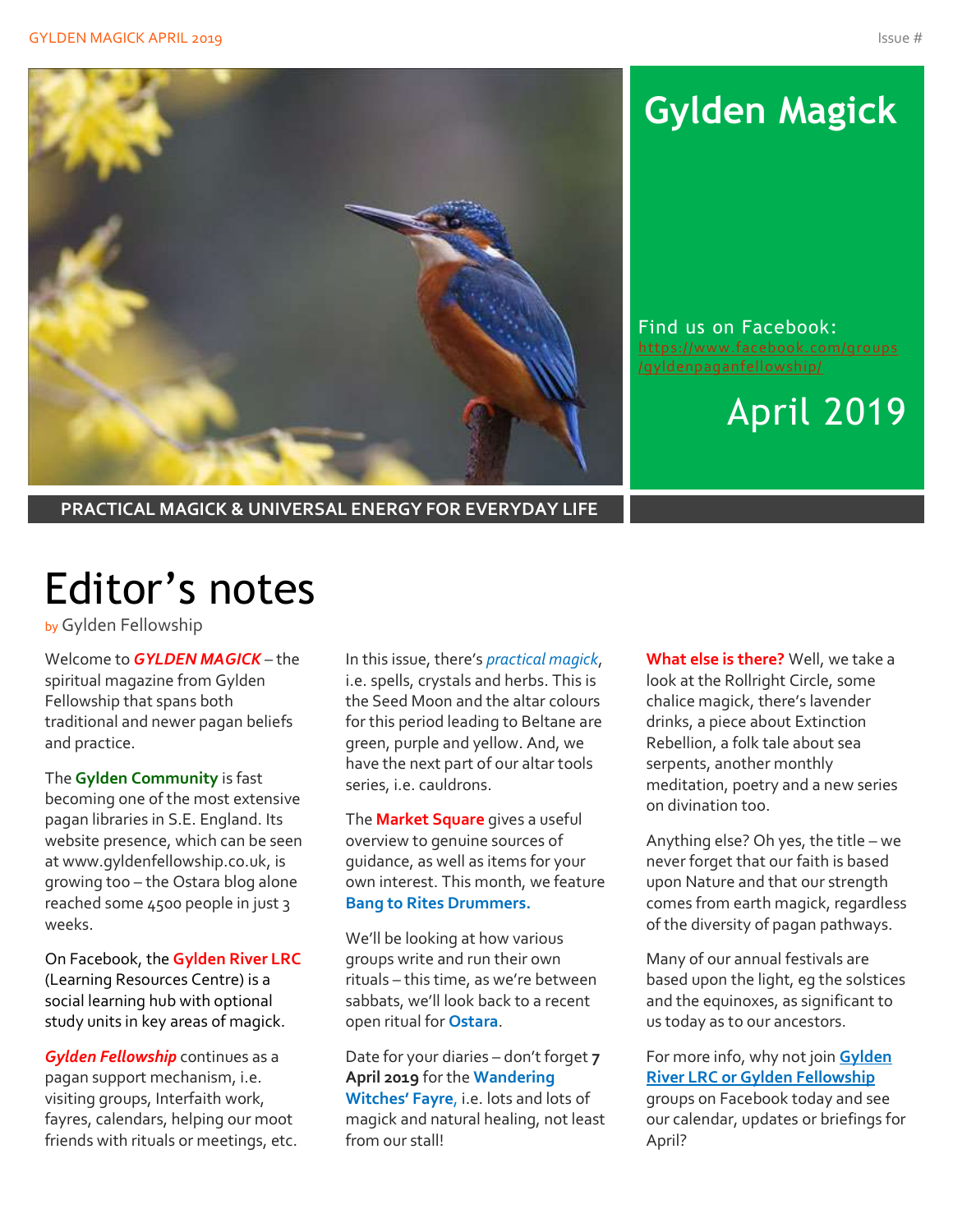# Contents: April 2019

| <b>Monthly features</b>                                          | Pages 3-5   |
|------------------------------------------------------------------|-------------|
| <b>Crystal healing - Malachite</b>                               |             |
| Spellwork - Charging a pendulum                                  |             |
| Kitchen witchcraft - Lavender drinks                             |             |
| <b>Herbal healing - Plantain herb</b>                            |             |
| <b>Altar tools - Cauldron</b>                                    |             |
| <b>Meditation - Forest of the soul</b>                           |             |
| The Market Square by Lisa Baskerville, Bang to Rites Drummers    | Page 6      |
| <b>March photos - pictures from March events</b>                 | Page 7      |
| <b>Sparkly reflections by Rebecca Granshaw</b>                   | Page 8      |
| Spi-rituality - Celebrating Ostara with Basingstoke Pagan Circle | Page 9      |
| The Storyteller's archive - the Sea Serpent                      | Page 10     |
| <b>Chalice magick by Gylden Fellowship</b>                       | Pages 11-12 |
| <b>Extinction Rebellion by Simon Hyde</b>                        | Pages 13    |
| Divination (new series): Tykhe dice by Mike Dennis               | Page 14     |
| <b>Shrines: the Rollright Stones by Julia Pissano</b>            | Page 15     |
| <b>Gylden contact info</b>                                       | Page 16     |
|                                                                  |             |

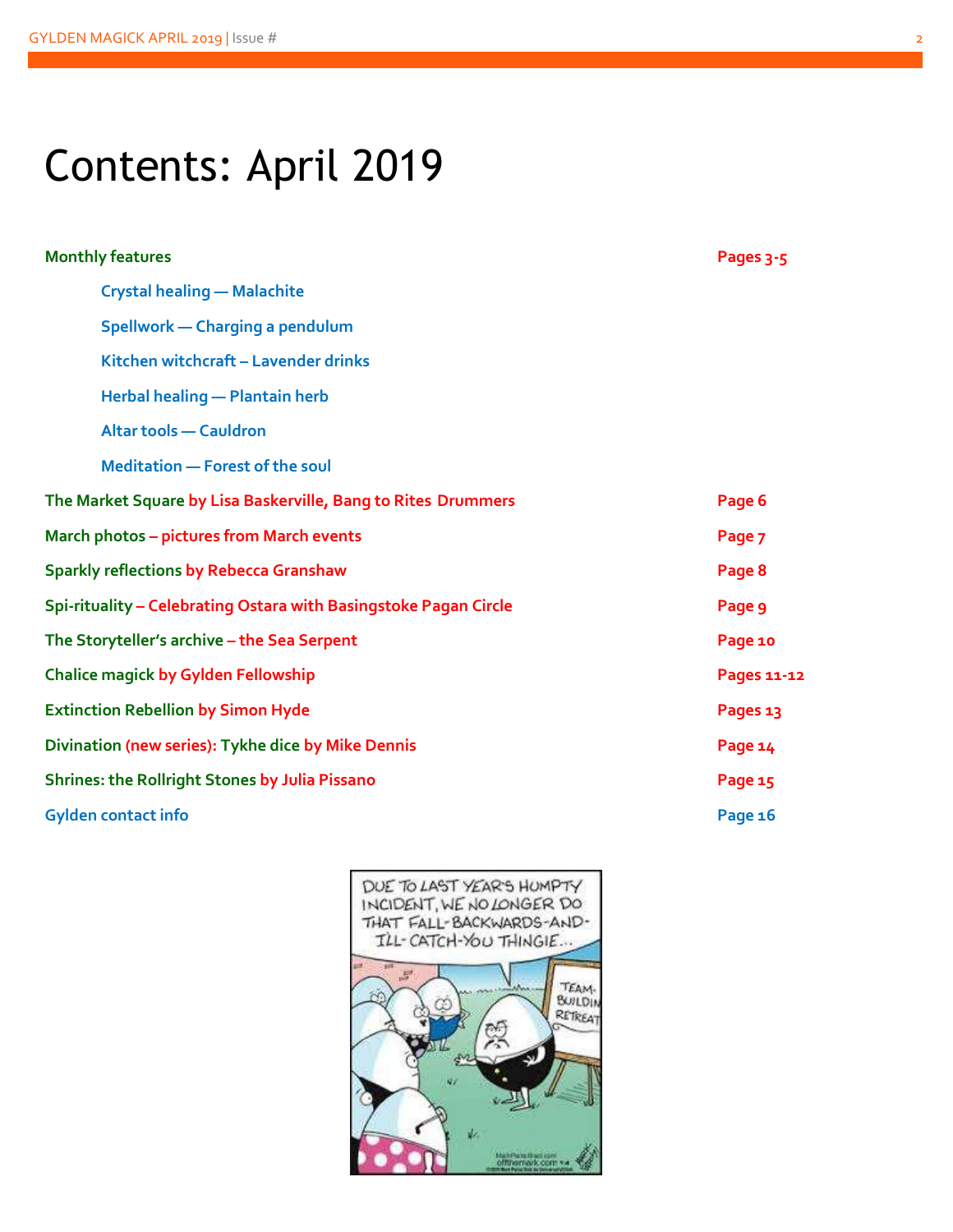### **Spell of the month: pendulum**

Let's start by saying that routines you have for cleansing crystals after each use, can also be applied to crystal pendulums. Examples of crystal cleansing include:

- Smudging by passing the crystals through the smoke of a burning sage stick.
- Placing the stones outside or on an open window sill between a full moon and new moon.
- Burying the stones in a pot of sandalwood or rose petals.
- Burying the stones in a pot of soil, point down, for deep cleansing.
- Placing the stones in a stream or under cool tap water, point down again.

Mind you, if your pendulum is made of wood, metal or another non-crystalline material, different cleansing methods may be needed and here's a spell for that.

**Set-up**: full moon, pendulum and 5 tealights.

- Create your sacred space and put tealights in a circle or pentacle around the pendulum.
- Light the tealights.
- Chant five times:

*"By air and earth, I charge this tool,*

*By water and fire, I charge this tool.*

*Despite the darkness of the night,*

*By æther's power and moon's bright light,*

*I charge this tool with my spiritual might,*

*For my intent in the Goddess's sight.*

*So mote it be."*

- Let the tealights burn out.
- The spell is finished and the pendulum is charged.



### **Crystal of the month: malachite**

Last month, we looked at blue jade – this month is malachite, a very ancient stone that was used in magick from Ancient Egypt onwards. Archæologists have uncovered malachite jewellery from Ancient Greece and Rome and, more recently, from Imperial Russia. And, it's a very distinctive stone when polished, with rings or bands across the surface (*see picture below*). The **magickal uses** include the following.

- Protecting against negativity or evil eye hexes.
- Enhancing visionary powers.
- Warning of forthcoming danger.
- Strengthening the heart chakra.
- Stimulating dreams.
- Helping with grounding processes.

From the **healer's point of view**, malachite is good for lots of things, but it should be noted that it is a toxic stone in its rough form and is best used when polished. OK then, don't inhale malachite dust, but use it like so.

- Protection against fear of flying or travel sickness.
- Absorption of electronic smog, radiation and other negative energies.
- Protection from menstrual problems or cramps.
- Relief from fever and Parkinson's disease.
- Malachite is good for dis-ease in the kidneys, gall bladder or bowel.
- It also a good crystal for circulatory issues, such as high blood pressure.
- And it helps with joint or bone problems we covered comfrey a few months back: malachite enhances the herbal benefits of comfrey salve.

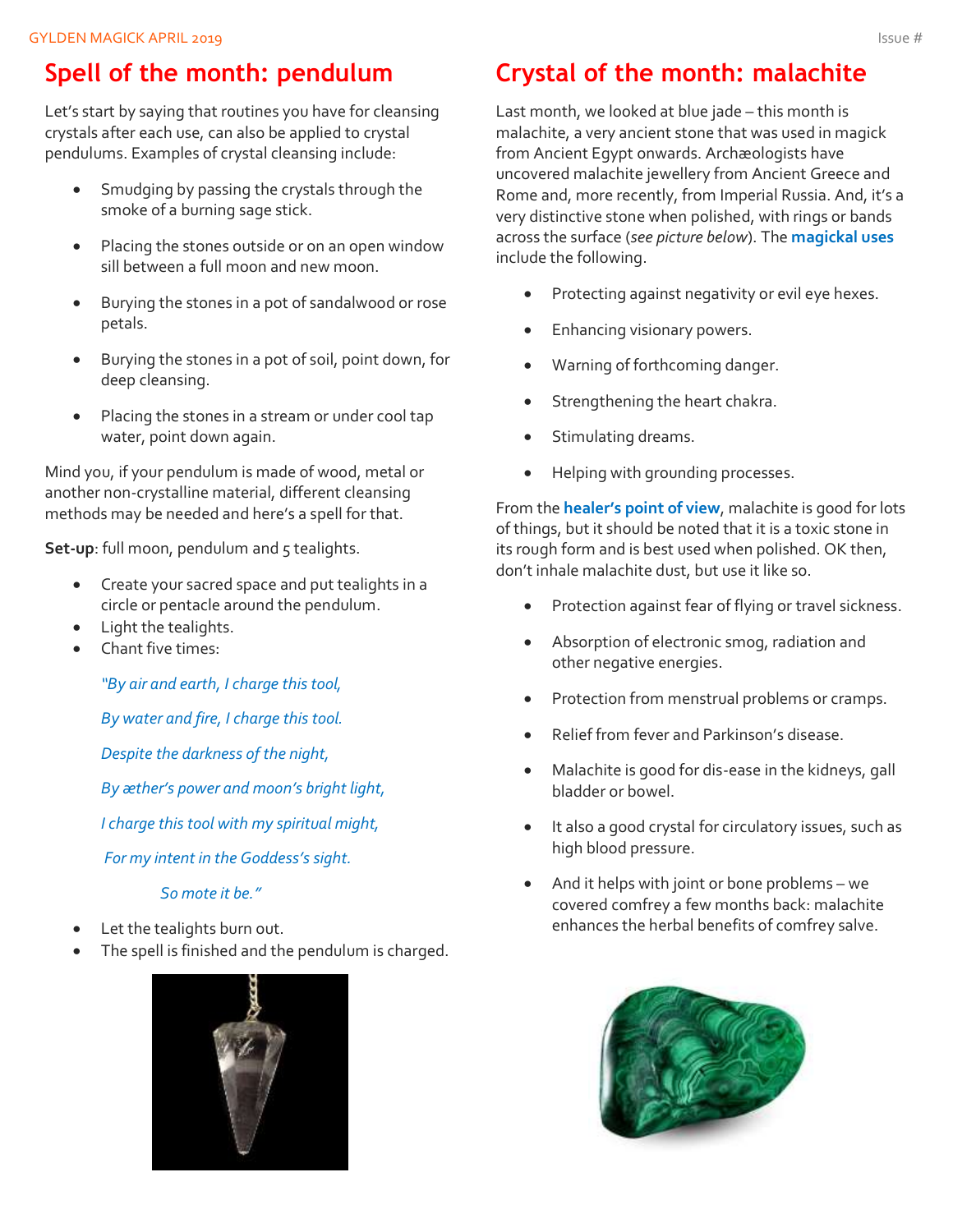### **Herb of the month: plantain herb**

I was sorting through some salves the other week and came across a blend from last year, where I'd mixed comfrey and plantain into an ointment. And, looking out of the window, I see that there are both rib-leaved and broad-leaved plantains all over the back garden. They're not really weeds though, so here's an overview of their medicinal uses – you use the leaves and they're both very safe herbs to use.

Broad-leaved or common plantains (*plantago major*) and rib-leaved plantains (*plantago lanceolata*) are good for these **complaints**.

- Colds: plantains work against catarrh and combat yellow mucus.
- Irritable bowel syndrome, wind and blocked stomach.
- Cuts or wounds: plantains have an antiseptic effect. This also works for insect bites or rashes.

So, how would you **use plantains best**? As mentioned above, a salve or cream is OK, perhaps with another herb.

- Have a daily infusion for digestive problems big handful of leaves + boiling water + honey, let stand for 5 minutes & strain off before drinking.
- Add fresh leaves to an insect bite or sting.
- Or, you could make a poultice by pulping up some plantain leaves + adding boiling water + soaking a bandage (or clean towel) in the mixture and covering the wound.
- Internally, you could also tweak the infusion so that it becomes a syrup (less water and more standing time) or a juice (adding more leaves).
- I've not done this, but I'm **guessing** that a plant with anti-catarrhal properties would work well as a steam inhalation. This method works fine with eucalyptus – I'm happy for feedback on this one.



### **Recipe of the month: lavender**

Last month, we looked at lavender's healing properties in respect of calming people and many other medicinal uses. This time, we're looking at healing from the inside, starting with a **lavender infusion** to help with cardiac issues and then a **spring-time juice**.

#### **Ingredients for an infusion**

- 1tsp lavender
- 1tsp hawthorn flowers
- 1tsp jasmine
- 1tsp orange peel
- 1tsp rose petals

Put all the ingredients in a teapot, add 500ml of boiling water and infuse for 10 minutes before serving.

#### **Ingredients for juice**

- 1-2 drops of lavender essential oil
- Lavender sprigs
- 200ml runny honey
- Juice of 6 lemons
- Approx. 6 pints spring water

Blend all the ingredients and chill – add more honey or water if required.

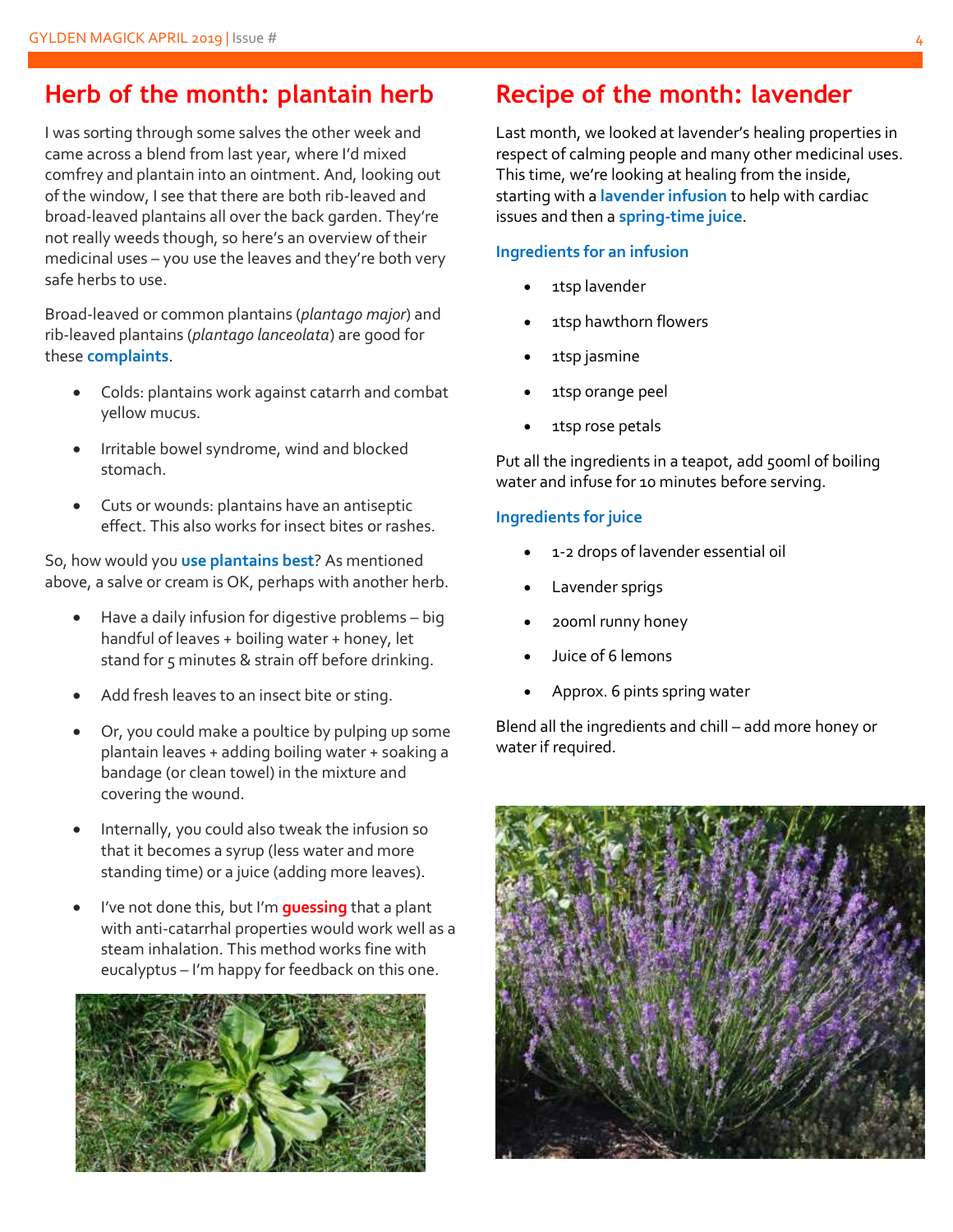### **Altar tool of the month: cauldron**

OK then – last month, we looked briefly at chalices and we'll look at some chalice magick later on, but let's spend a little time on cauldrons now. But first, you can get cauldrons of all sizes from online sources, witchcraft fairs or even charity shops. Try to buy a cauldron that:

- Is either cast iron or a metal good for heating.
- Is easy to clean after use.
- Has a tight lid, good handle, three legs and a fireproof base. Safety is vital if you're burning something – best to have a fire-proof site too.
- Is the right size for your lifestyle and your spells.
- Costs about £20-£25 (for decent quality).

**Tip:** cleanse the cauldron after purchase, to lose any unwanted magickal energy- salt is good for cleansing.

Next thing to consider is how to **use your cauldron** and some of this advice will depend upon its size and your own pagan pathway. For example, I've been in a group where we used a cauldron to burn poppets, but this may not be to everyone's persuasion. Here are some things that you might do with your cauldron.

- Burn incense, perhaps with a charcoal base or incense cones or sticks. One can walk from place to place with a cauldron of incense, for the smoke to cleanse a pentacle or room.
- Fill it with water for scrying purposes.
- Take a pestle and mortar to grind up herbs in it.
- Use the cauldron to boil infusions or herbal elixirs.
- I have a spell for releasing negative energy under a full moon. To do so, within a group setting, requires floating candles that are set alight in a cauldron of spring water.



### **Monthly meditation: soul forest**

This meditation is all about bringing a sense of serenity to your life and can be done every day, if you wish. The keystone is that of **joy** and flows from your heart chakra. As with many meditations, ensure that your environment is quiet and free from interruptions – start with **Gauranga**  breathing.

- 1. Inhale slowly and count the 4 syllables of ga-ur-anga in your mind. Then exhale, emptying your lungs and saying Ga-ur-an-ga aloud.
- 2. Repeat for 5-7 times until you feel rested.
- 3. Sit quietly and focus on your crown chakra in your head. Imagine that you are in a room with a lift.
- 4. Enter the lift and the buttons show different floors (one for each chakra) – you press the heart button.
- 5. The lift starts to descend, down past the third eye and throat chakras. It stops at the heart.
- 6. The doors open onto a forest that you know trees of different species, undergrowth, you can hear birdsong and see the shapes of animals. You may discern small streams or caves too.
- 7. Dappled sunshine shows bright glades where forest flowers bloom. Be at peace and wander from glade to glade or down forest paths – let your daily worries be replaced by heart love.
- 8. The heart chakra has been described as the forest of the soul. You may meet old friends there, kindly animals and the forest spirits too. My forest includes the laughter of small streams, lots of birds, bright crystals or shells and mushrooms, but each person is different.
- 9. When you feel rested, retrace your steps to the lift doors and go inside – press the button for your head (crown chakra) and ascend to daily life. The forest of your heart is still there and can be revisited at any time.

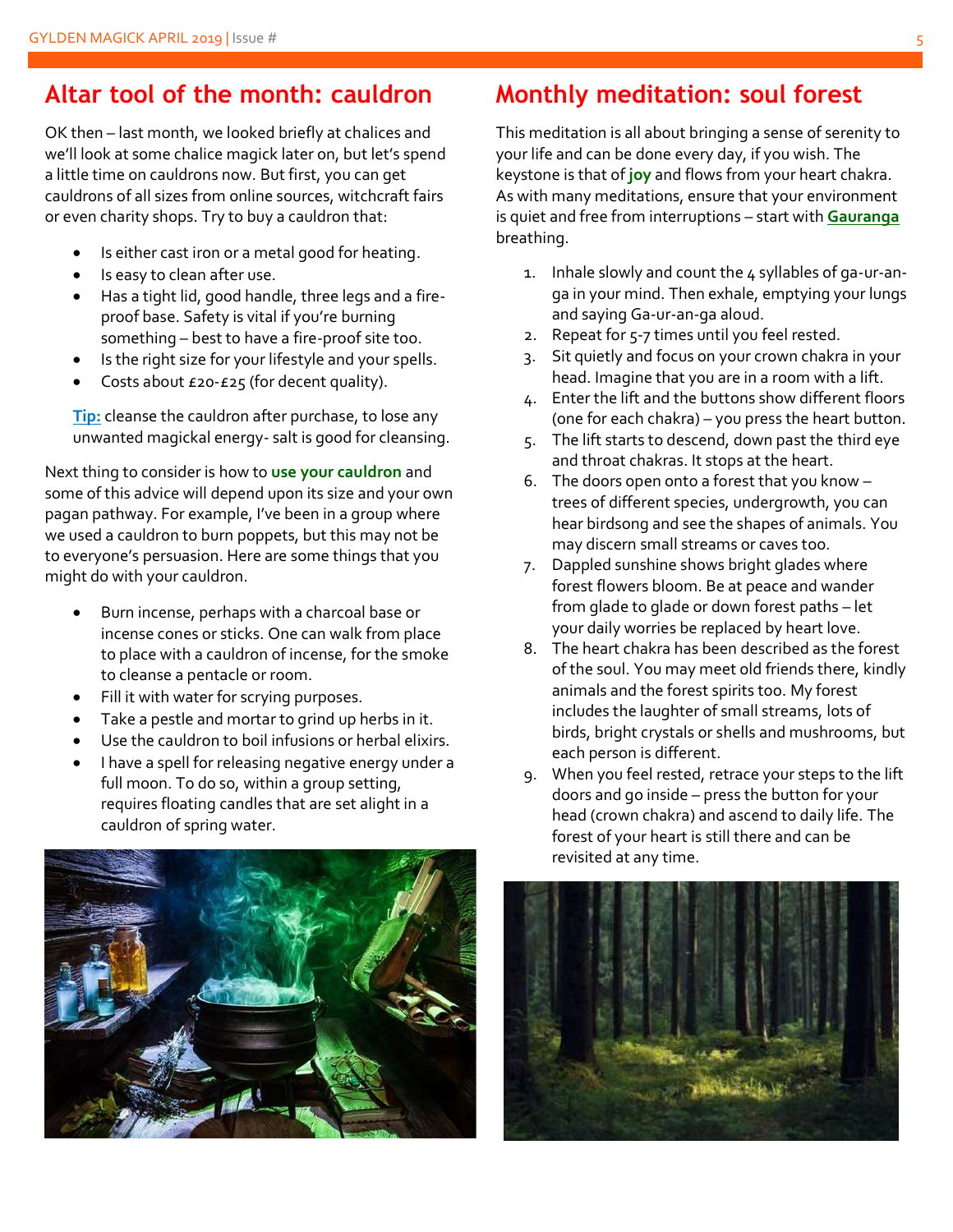## The Market Square: Bang to Rites Drummers

In last month's issue of *GYLDEN MAGICK*, we met Paul Pearson and the Greenmantle Magazine team, in the town square on market day. But, what's this? We hear the sound of distant drums, coming ever closer. It must be the **Bang to Rites Drummers**. Let's try to visualise the scene. It's market day in a small country town and the traders are setting up their stalls, putting out their stocks. As you read further issues of *GYLDEN MAGICK,* so we'll introduce you to lots more traders, but for now, they're here and putting up their stands. It's a lovely sunny day in the town square, with cobbled stones underfoot and an Eleanor Cross in the centre. There are old buildings all around and roads off to the side. So, let's listen to **Lisa Baskerville,** as she pauses from the drumming, to tell us about **Bang to Rites**.

Bang to Rites Drummers is a group of community-based performance drummers, located around the borders of Wiltshire, Oxfordshire & Gloucestershire. The group was formed in the summer of 2013, after some friends were asked to drum for a druid group at their Summer Solstice celebrations at Stonehenge.

As a result, several of these friends decided to get together – formally - to practise drumming as a group, incorporating different types of drums and rhythmic styles within its repertoire. Today, the group continues to thrive - growing from strength to strength!

Bang to Rites performs at a variety of pagan and nonpagan events, including:

- charity concerts
- street markets
- community days
- village fetes
- carnivals
- festivals and celebrations
- public and private gatherings to name a few!

Mainly performing locally, they have also been invited to attend venues further afield, such as Bracknell, Southampton, Avebury and Stonehenge. You will find them at the Enchanted Market every year delighting the shoppers and attendees.

At Summer Solstice they form part of the Kings Drums at Avebury. Bang to Rites provide musical accompaniment (and colour!) to Highworth's annual **Jack in the Green May Day Festival** and they also form part of the parade at **Pagan Pride South**.

The group has come together for many worthwhile causes. Last year, the drummers collected for two breast cancer charities – Breast Cancer Now and Breast Cancer UK - to support one of their members who battled breast cancer for many years. Bang to Rites raised money at their gigs and, in addition, the group held an auction together with a gruelling 24-hour sponsored Drumathon, all of which raised over £2000!

Bang to Rites is a small, but big-hearted group of drummers who enjoy drumming through companionship, fun and friendship. The drummers meet twice a month at Highworth Community Centre and are always welcoming new members. It is an open and inclusive group, regardless of belief and no previous musical or drumming experience is necessary to join. If you fancy a go, more details can be found at: [www.bangtorites.org.uk](http://www.bangtorites.org.uk/) or [www.facebook.com/bangtorites.](http://www.facebook.com/bangtorites)

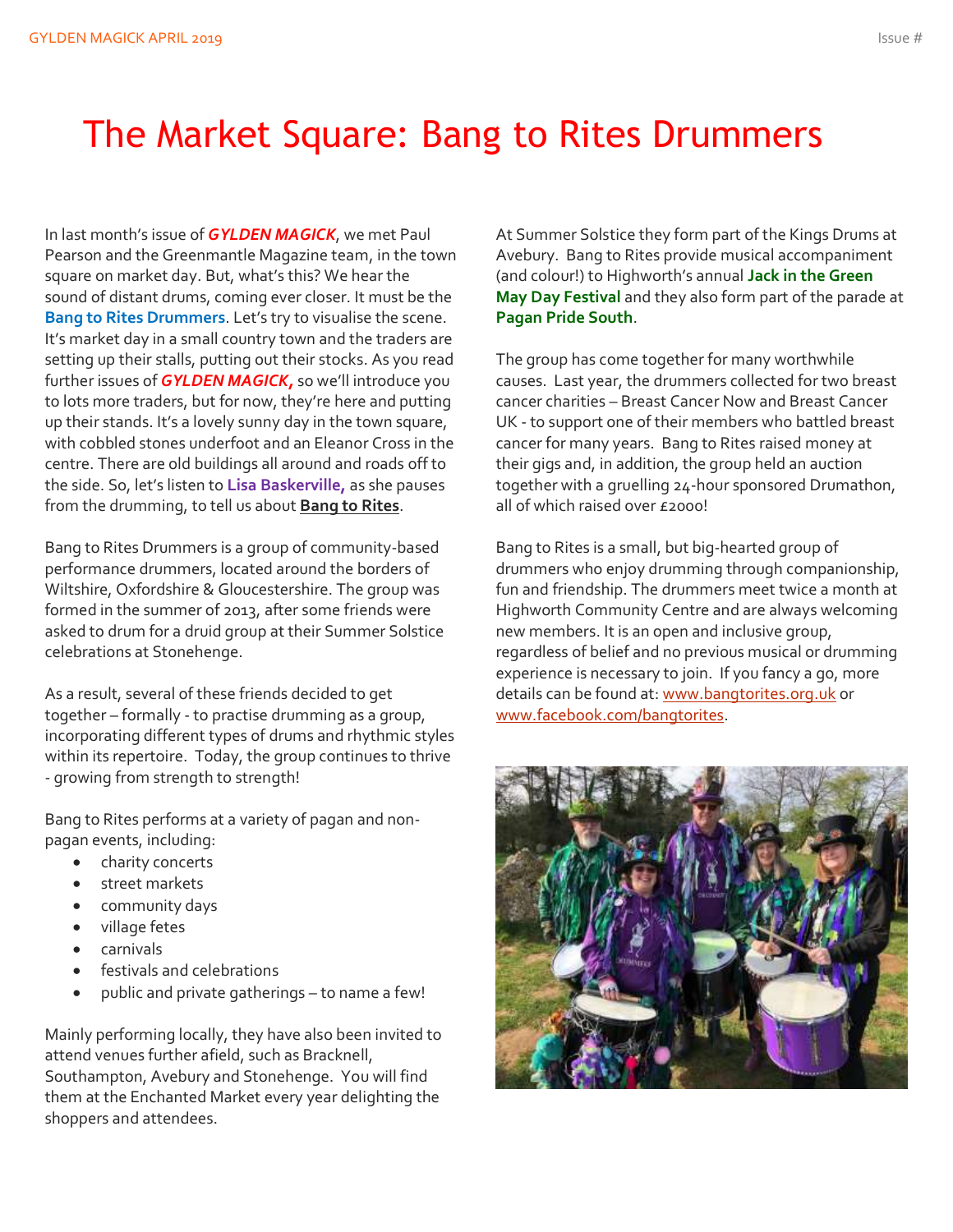#### Gylden Magick April 2019

## **Recent moot and other spiritual events 2019**









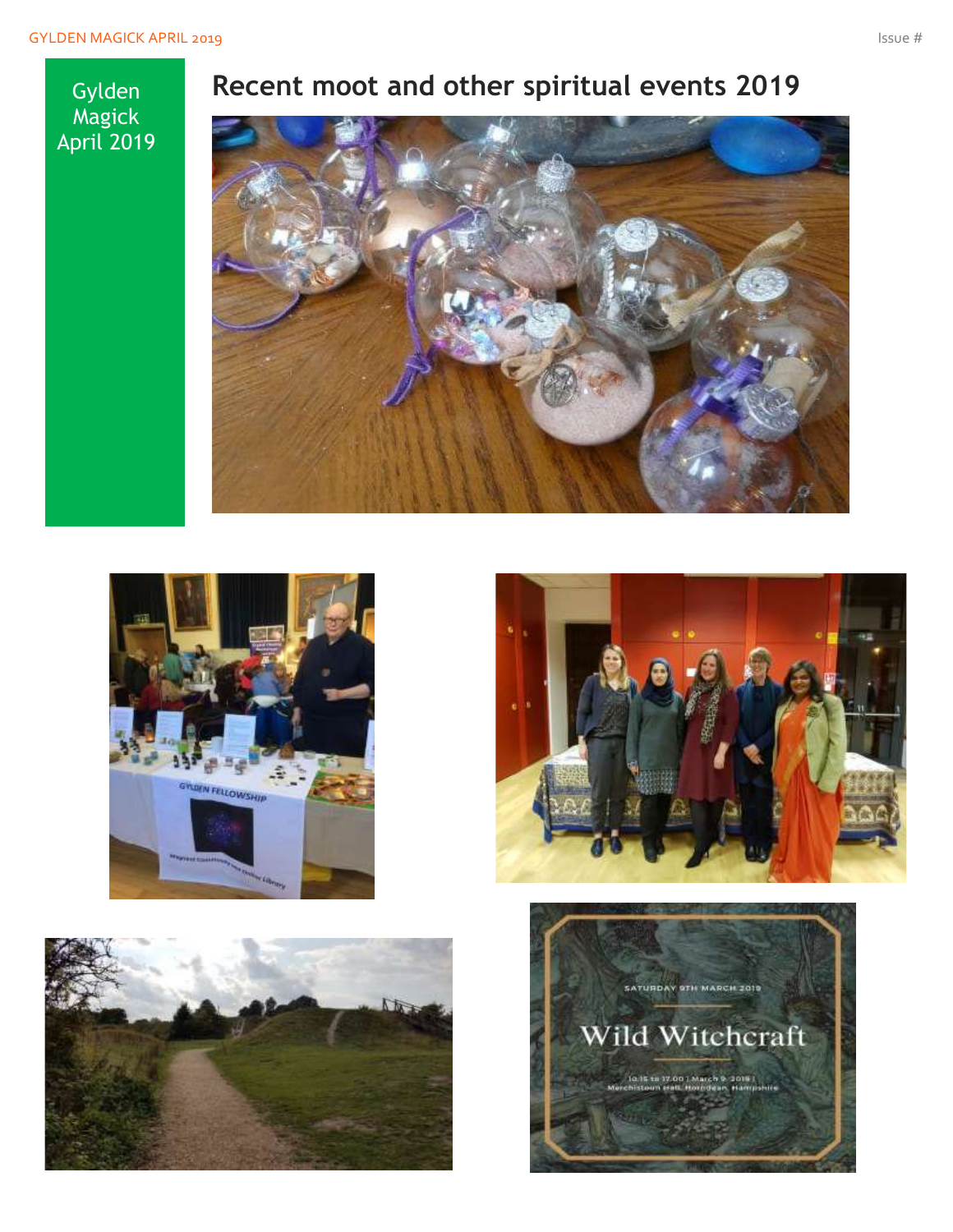## Sparkly Reflections

By Rebecca Granshaw

I don't know

L

I don't feel I know much about anything these days, Minutes pass, Changing everything that time touches, Even things one clings on to with might, The easy to give up evaporate fast, Leaving only the obvious, That one has spent a lifetime avoiding looking at, Yet has known all along that that is where the gold lies.

> Well the time has come, And if you are reading this, You know exactly what I mean. And where your own gold is buried. Dig deep. Now. Know you are not alone, You are supported. And it's time to BEcome YOU.

Much love dear brothers and sisters.



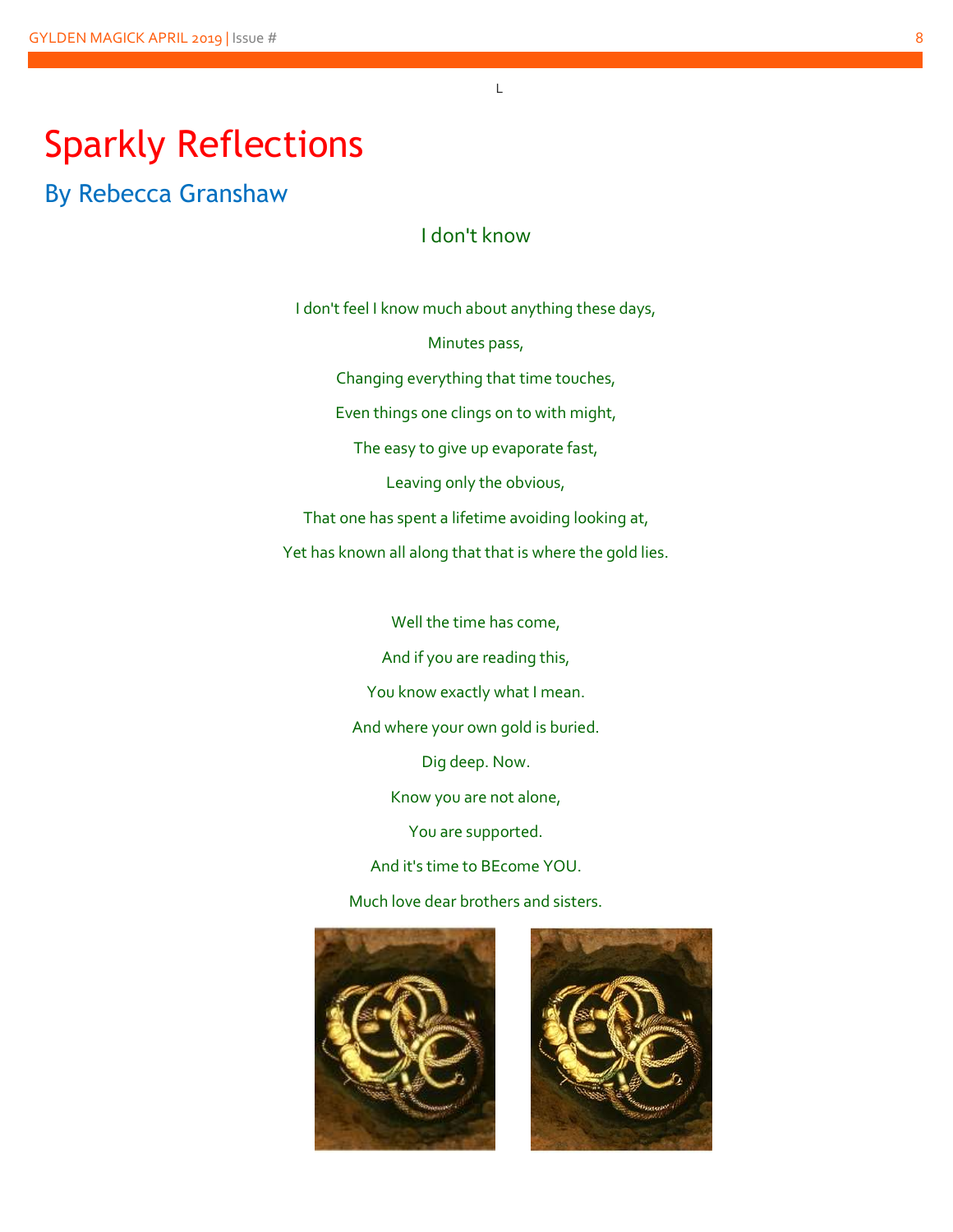### Spi-rituality: Ostara ritual

**Ritual by Paul Oakwolf Coombes & report by Gylden Fellowship**

#### In last month's *GYLDEN MAGICK*, we featured a druidic Imbolc ritual. This month, we're looking at sabbats again and Ostara, in particular. Read on for an open ritual report.

On 24 March, **Basingstoke Pagan Circle** held its spring equinox/ Ostara ritual in the War Memorial Park in Basingstoke. In the past, it must be said that I've attended some extremely cold and/or extremely wet Ostara ceremonies on hillsides or in yew groves. Not so this time - it was very sunny and, almost, too hot for those of us in robes, cloaks or Viking gear (it's an open ritual).



The open ceremony was written **by Paul Oakwolf Coombes**, leader of this group and Archdruid for Basingstoke. As the name suggests, this rite was designed for all types of pagan – there's a druidic structure, but the format is quite OK for heathens and witches too. And, the use of a talking stick permits members to contribute poems, stories, songs, etc. Here is an extract from the ceremony.



"The land is alive with abundant fertility and it is a time to celebrate the returning sun, the whispered promise of Imbolc is now dawning with new life. Fertile energy is all around us – it is the first day of spring.

Winter's bareness has subsided – from the death of winter springs new life. Spring is coming to the land. The days grow longer and warm breezes begin to stir.

All around me, I see signs. The growing things are beginning anew. It is a resurrection of the dance of life – the dance of the stems and stalks as they push forth from the earth

It is the season of creation and the land has become fertile again. The earth is caressed by the loving touch of the mother. Where her hand passes, buds burst open, leaves and vines unfurl. She creates a vision of green beauty."

The group then performed the shared offerings and blessings of fresh bread and mead. And, since it was Ostara, the egg being a druidic symbol of life, chocolate eggs were distributed to the participants by an Ostara hare!

And then, as normal, the Druid Oath was spoken by all.

"We swear, by peace and love, to stand, Heart to heart and hand in hand, Mark, O spirit, and hear us now, Confirming this, our sacred vow. Awen".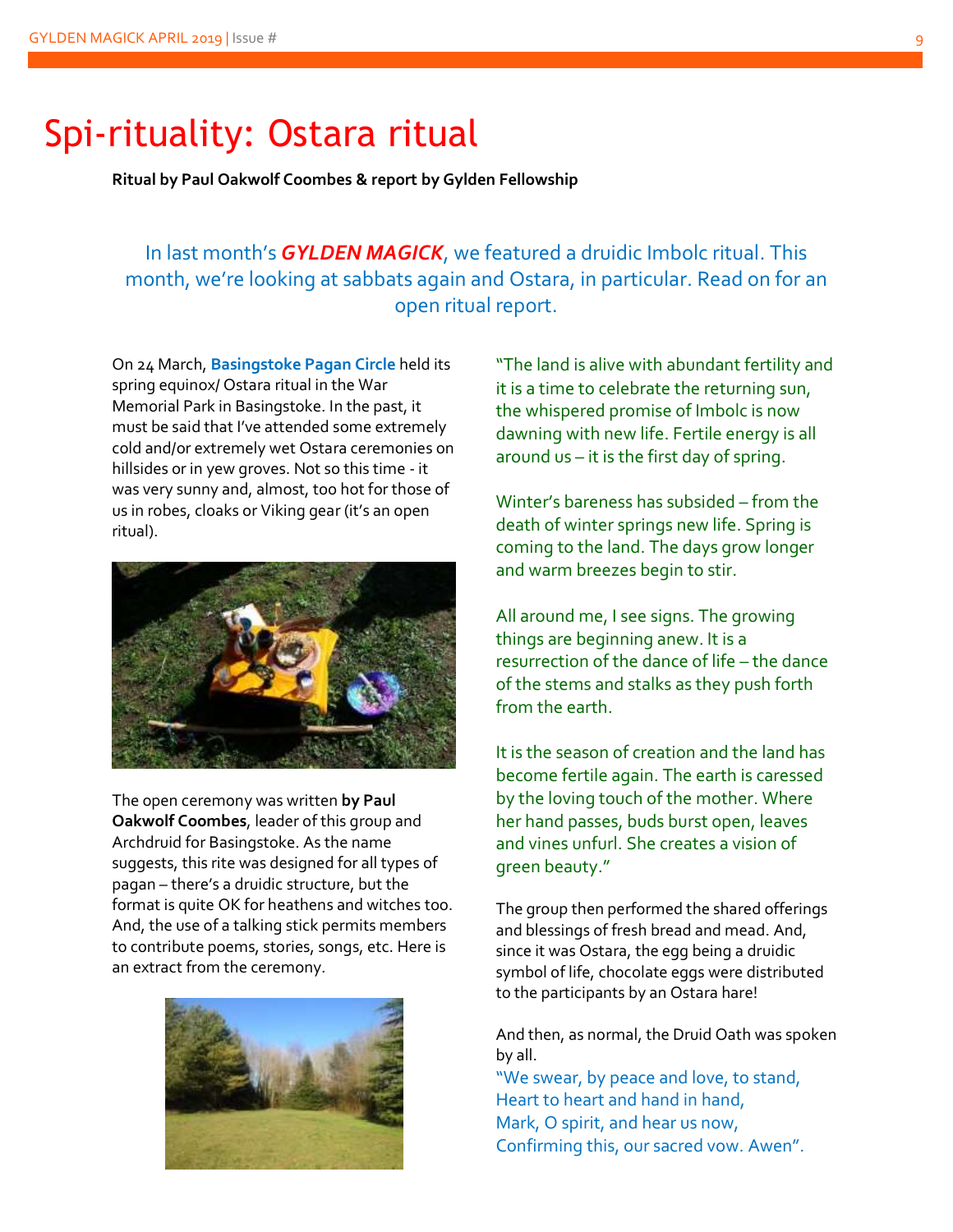## *The Storyteller's archive: The Sea Serpent*

*In 1906, a passenger on the Newhaven ferry, one Charles Dawson, reported seeing a sea serpent in the English Channel. He noted it in his diary, along with many other verified discoveries of dinosaur teeth and fossil finds. And so, we come to this tale from February 1774, which took place off the North Tyneside coast, near to modern-day Sunderland. The strange and terrible story of the Grange brothers and their encounter with a sea serpent is long remembered in that area.*

*There were three brothers – Simon, Peter and Joseph Grange and all of them were local fishermen. They had two small boats and went out each day: one boat with two brothers using nets to catch cod and herring to sell at market and the other brother using traps to catch crabs and lobsters. On 2 February 1774, the sea was not calm, but there had been a storm on the previous day and no fishing had been done, so the brothers set out with Joseph checking the crab traps and Simon and Peter doing the main fishing.*

*They cast their net early and, almost immediately, knew that there was a problem. They shouted to Joseph to row over to help them. As he started to go over, he glanced up and saw his brothers struggling with their net and he watched a vast, ribbon-like creature rear out of the net and crash down on the boat, breaking it in two. The creature had long dorsal fins and, by Joseph's reckoning, was easily 40 feet in length with snapping teeth.*

*By the time Joseph had rowed over, his brothers were nowhere to be seen and there were just a few fragments of wood in the water. He dived overboard, but there was no sea monster and no sign of his brothers. Sadly, he rowed home, knowing that his family would be grief-stricken, but from that day, he vowed that he would revenge himself on the sea serpent.*

*And that day came just the next week. Joseph had checked for crabs and taken that catch home and now he went out further with a small net for any fish that could be found. He also took several knives and a sharpened pole, in case the monster serpent showed up again. He had warned other fishermen in the village to take care when checking their nets, but hoped to kill it himself.*

*He stopped close to where his brothers' boat had sunk and cast his net. Now there was no mistake, because he had caught something very large and close to the surface. He let it come up on its own and, as it left the water, Joseph was ready with his sharp pole and speared it close to the head. Too late though – the serpent crashed down and broke the boat into many pieces. But Joseph was alive and he started to swim ashore - he was rescued by another fisherman who'd seen the fight from afar.*

*And the serpent, or rather the remains of it, washed up on the beach a few days later. It was just over 40 feet long and weighed over 500lbs.*

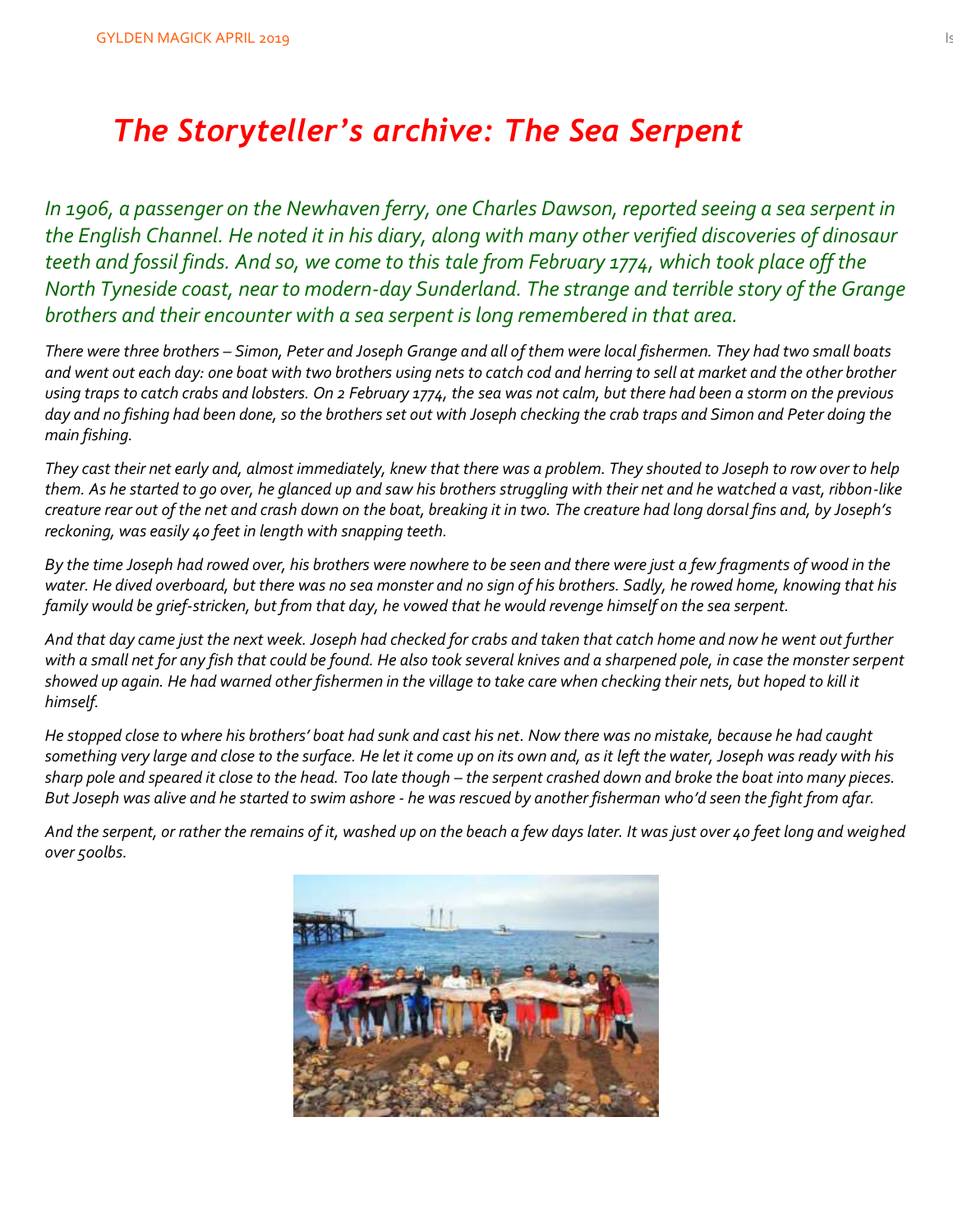## Chalice magick

#### **By Gylden Fellowship**

Last month, we featured a short overview about chalices as one of your altar tools. OK, so you've brought your brand-new chalice home and are wondering how best to consecrate it or even charge the chalice with your intent – the spell set out in respect of pendulums (earlier in this *GYLDEN MAGICK*) can be used for a chalice too. You can use this cleansing spell each time that you use the chalice for a new purpose.



What then is the **significance** of the chalice? Here's some basic concepts.

- 1. For many Wiccans, a chalice is one of four elemental tools of witchcraft (with the pentacle, the athame and the wand).
- 2. A chalice represents the cardinal element of water.
- 3. It is a symbol of containment and represents the womb of the Goddess.
- 4. The base is symbolic of the material world, the stem symbolises the connection between man and spirit and the rim or opening symbolically receives spiritual energy.
- 5. In the Wiccan Great Rite, a chalice is the feminine principle and is used in combination with the masculine symbol (a ceremonial black-handled athame). Basically, it's a ritual that is symbolic of sexual intercourse and also of universal creativity.

Of course, for many pagans, if you say "*chalice*", their first thought may be for the Chalice Well in Glastonbury. The waters of the Chalice Well flow at a steady rate and temperature, usually with a reddish hue. One of the myths is that these waters represent the blood of Jesus, miraculously springing forth from the ground when Joseph of Arimathea buried or cleansed the chalice that caught Jesus's blood at the Crucifixion. For other people, the well waters are seen as symbolic of Gaia's gift to all beings – it is one of the oldest holy wells in the UK.

Most commonly, we use chalices or drinking horns to hold some sort of liquid during a ritual act of worship, regardless of whether it's in solitary practice or in a moot ceremony. As is said in ceremonial practice, as we pass around the chalice to each other, "*May you never thirst*" and then give an offering to Gaia.

The liquid could be water, but also wine, mead or juice. Ah yes, that reminds me – if you opt for a resin chalice, the inner part will perish with repeated use of mead or wine.

Chalices have no universal form or specifications. They can be made of beautifully ornate silver or animal horn – your choice. Likewise, silver or silver plate chalices are popular due to the link between silver and the moon or the Goddess, but such chalices should be cleaned regularly to avoid tarnishing.

I have a ceramic chalice that has served me well, is cleaned easily and is plain, rather than posh – if you get that wave. What you can do is to use a cup or chalice that has been in your family and dedicate it to your use, which bestows an ancestral connection for your spells.

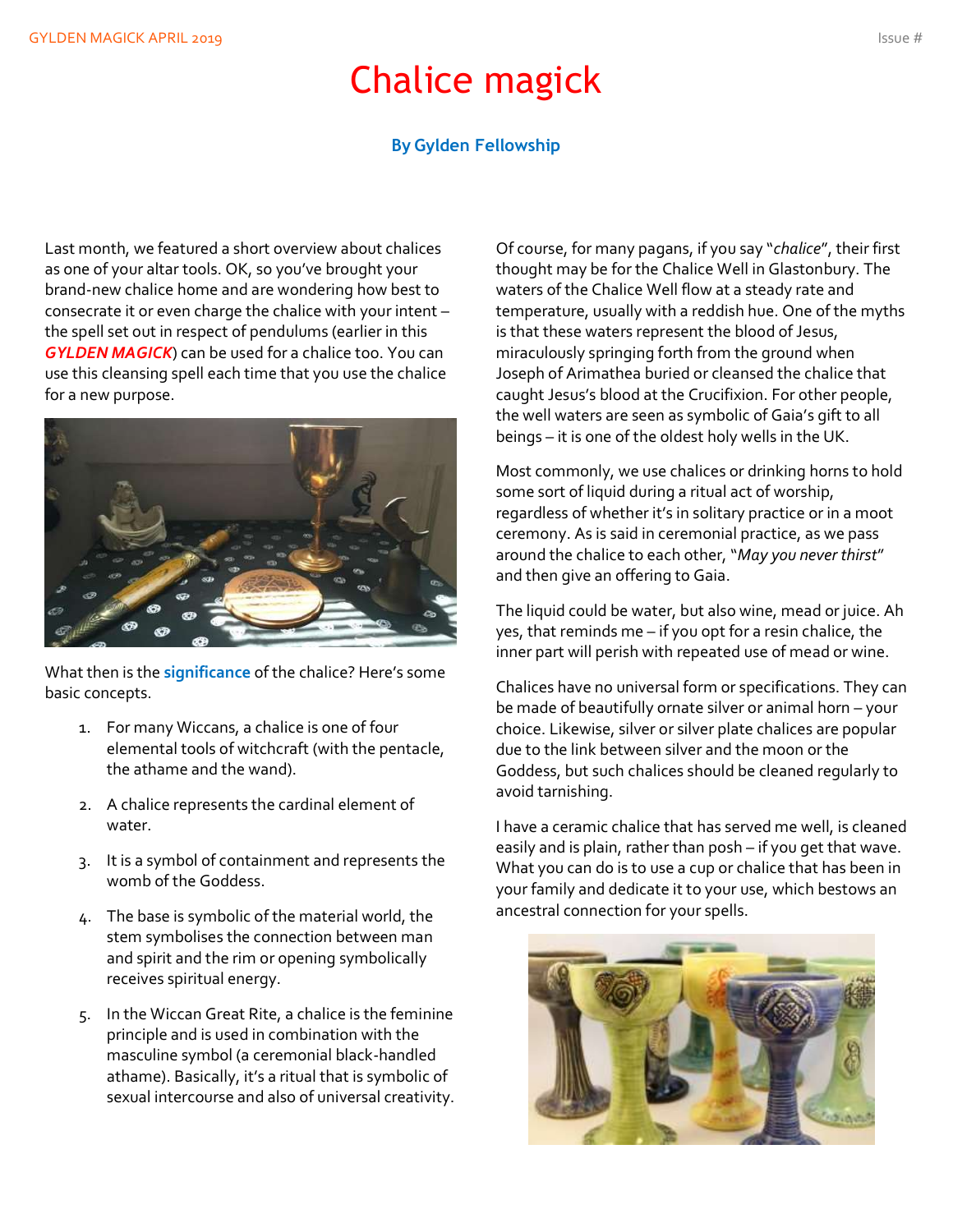What else can you do with a chalice then? Well, it can be a substitute for a cauldron in certain spells and the suggestions below offer some **magickal applications.**

- 1. As I write this, it's raining quite heavily outside. The new moon is due soon and, at that time, I could put my chalice outside overnight to collect rainwater that is charged with new moon energy. Then, I could bottle the water until I need some new moon energies for a spell. This method can be carried out at any phase of the moon.
- 2. Now I think about it, what you could do is to collect water with full moon energy, decant it into small bowls and then cleanse your crystals in the water (not good for selenite). Or, you could place crystals in the chalice in water during the time of a full moon, which would mean a double cleansing.
- 3. Make herbal potions or elixirs as usual and then pour them into the chalice to aid with healing spells.
- 4. Actually, there's no reason why a chalice can't be used for drinking herbal infusions or tea or coffee.
- 5. A chalice can be used for scrying purposes.
- 6. Almost always, a chalice is intrinsic to a handfasting ceremony.
- 7. Some people opt to burn incense in their chalice this has to depend upon how fire-proof it is and its composition.
- 8. A chalice can be used for the purpose of mixing herbs or even oils.



**"As is said in ceremonial practice, as we pass around the chalice to each other, "***May you never thirst***" and then give an offering to Gaia."**



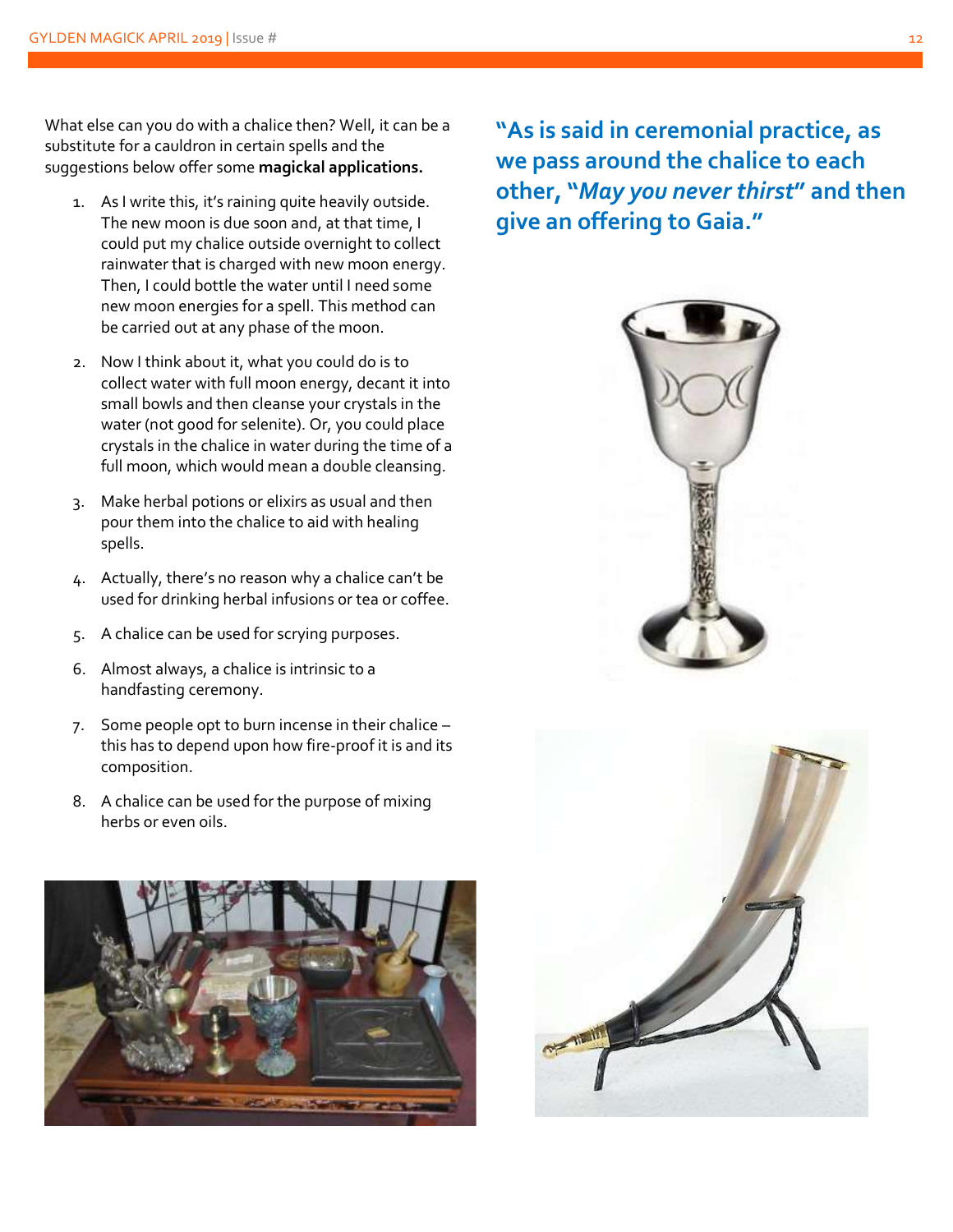# The Extinction Rebellion from a pagan perspective

#### **By Simon Hyde**

I love this planet and the beautiful diversity that is around me.

From a Wiccan view, I act "to harm none", BUT my government has chosen for us profit over science, short termism over long termism and more money for the super-rich over freedom for all. As a lifelong searcher for truth, I try to follow the facts and speak the truth about what I find along the way, I expect that of those around me and require that of those in power.

Looking at this skew, I am shocked and appalled. I am in favour of representative decision-making, but our current decision-makers have (in a Faustian sense) sold their souls for money.



Throughout my life I have followed the rhetoric that if I want to reduce carbon dioxide in the atmosphere, I should look at my own footprint first. But, after having no children, installing solar panels, reusing, recycling and turning vegan. I realise this is not enough.

For over 30 years that the science has been known, we are committing genocide. and ecocide. Over 60% of the species that existed when I was born are now extinct and so-called wild animals now count for only 4% of the whole. It is not just exotic, faraway creatures that are affected our foxes, hares and badgers are hunted ruthlessly. Bees and bats are now on the endangered lists too.

I cannot just stand by and watch. On my own, I feel powerless. The Extinction Rebellion founders did many years of study of successful struggles against oppression, apartheid, sexism, racism and ecological issues from a sociological perspective. They have distilled from the results of successful struggles to find those things needed to help us to succeed.

First, non-violent mass civil disobedience is key. Nonviolence encourages inclusiveness, and does not incite violence. The Extinction Rebellion (XR) is a non-violent worldwide group of activists with these aims.

- 1. Get the decision-makers and media to TELL THE TRUTH about the existential climate catastrophe about to engulf the planet.
- 2. To reverse the policies that are hastening a climate catastrophe.
- 3. To leave the how to achieve this to a citizens' assembly of people chosen by sortition.

**Extinction Rebellion groups** extend non-violence within their organisation and world views. They consider the whole membership as important, not just those who are arrested or are directly involved in actions. Members of the organisation help in these important ways.

- Acting as legal observers.
- Waiting outside when people are released from custody.
- Providing first aid.
- Singing songs or playing music/drums.
- Talking to the media or passers-by.
- Handing out leaflets.

Avoiding fear and violence sets Extinction Rebellion apart, giving a collective strength beyond the truncheons, arrests or guns. Being open about what is planned is part of not living in fear.

## **All this puts compassion and love to be at the forefront.**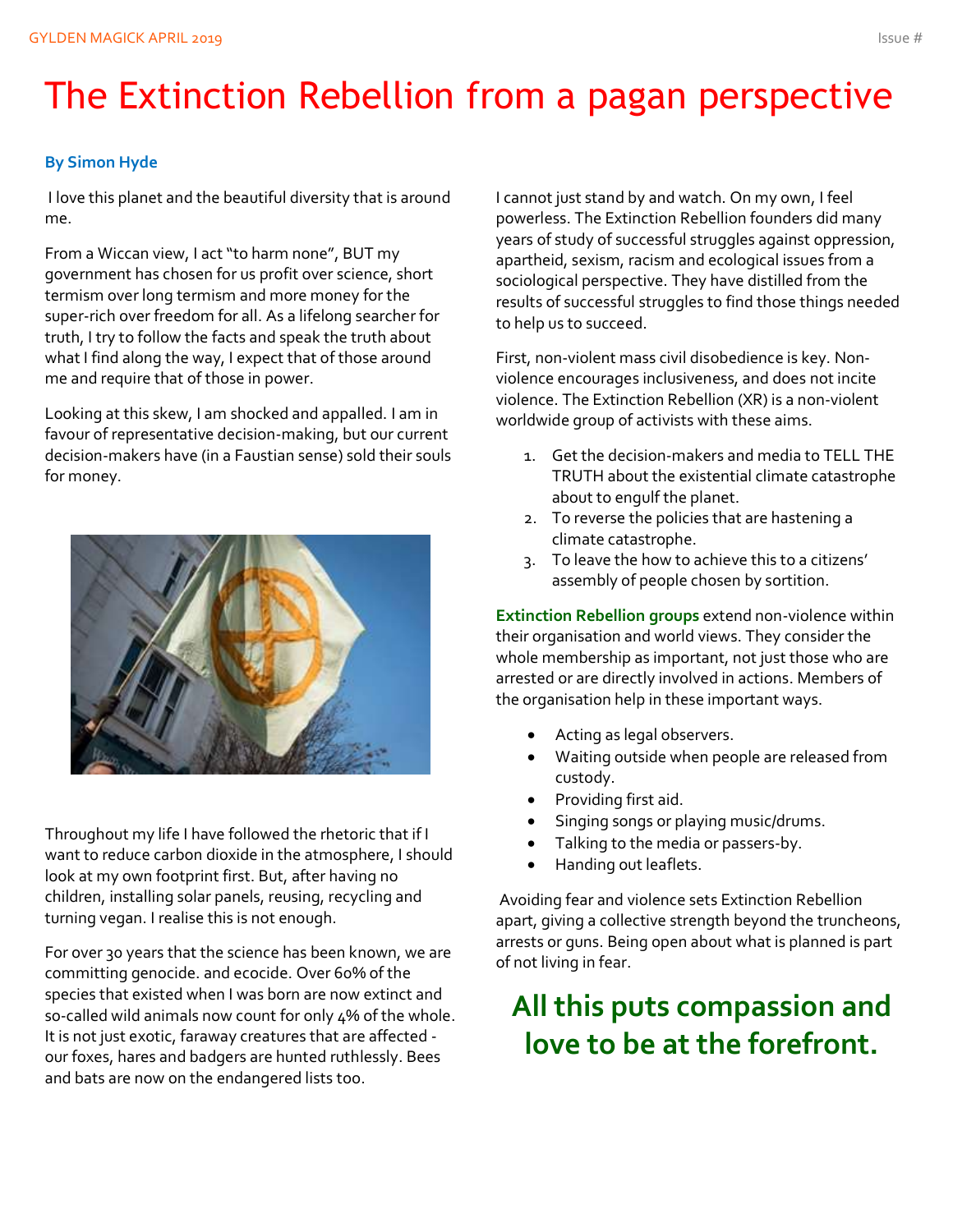# Divination: Tykhe dice

#### **By Michael Dennis and Gylden Fellowship**

Earlier this year (January 2019), we featured a piece about *spiritual palmistry by Sam O'Neil* – and there'll be more on this topic from Sam later in 2019. Anyway, we thought that a new series on **divination** might be interesting for *GYLDEN MAGICK* readers. So, we'll be looking at tarot, numerology, rune reading, astrology, tea leaves and similar subjects on the way. But we'll start with Tykhe dice.

Back in 2016, I went along to a workshop on Tykhe dice, run by Michael Dennis and friends. Tykhe what, I hear you say? Well, these dice are a type of fortune-telling based on dice symbols cast onto a special board. Tykhe is an ancient Greek word that means a deity of providence or fortune, but shrines to Tykhe were common in the Roman Empire.

Each set of Tykhe dice has three dice with different symbols on each face that represent different aspects of life. In most cases, the cast represents past, present and future, but a fourth dice can be added and its importance lies on where it lands on the board. The technical term for this type of divination is **cleromancy**, namely divination via the random casting of dice.

The Tykhe board itself echoes a Mandala style interpretation of the universe and unfolds from four quarters, to a casting area of 29cm x 29cm, the diameter of the casting circle measures 12.4 diameters of the dice, corresponding to the number of Moon cycles each year. The board has many different symbols on it, including the solar system, the cosmos, zodiac symbols, metals and elements. It contains several circular zones and is also divided into two halves – one for the moon (feminine) and other for the sun (masculine). So, the interpretation for each person depends partly on the symbols shown on the dice and also on the final location of each dice on the casting board. Most people's influences are a mix of both these energies.

Next question, I guess, relates to the name. Well, Tykhe (also Tyche) was a goddess in Ancient Greece, but was absorbed into the Roman pantheon as Fortuna. She governed good fortune and fate, particularly for humans. However, the idea of the rolling dice is an almost universal concept when it comes to gambling or chance. Thus, Tykhe dice have endured in one form or another over the ages.

More information and handmade sets, which include an introductory book and shipping costs, are available from http://www.tykhedice.com. It is possible to buy a set of Tykhe dice and casting board, but I believe that it will be many years before I do so, because one needs to be an experienced interpreter. Anyway, more info may be had from [www.tykhedice.com.](http://www.tykhedice.com/)

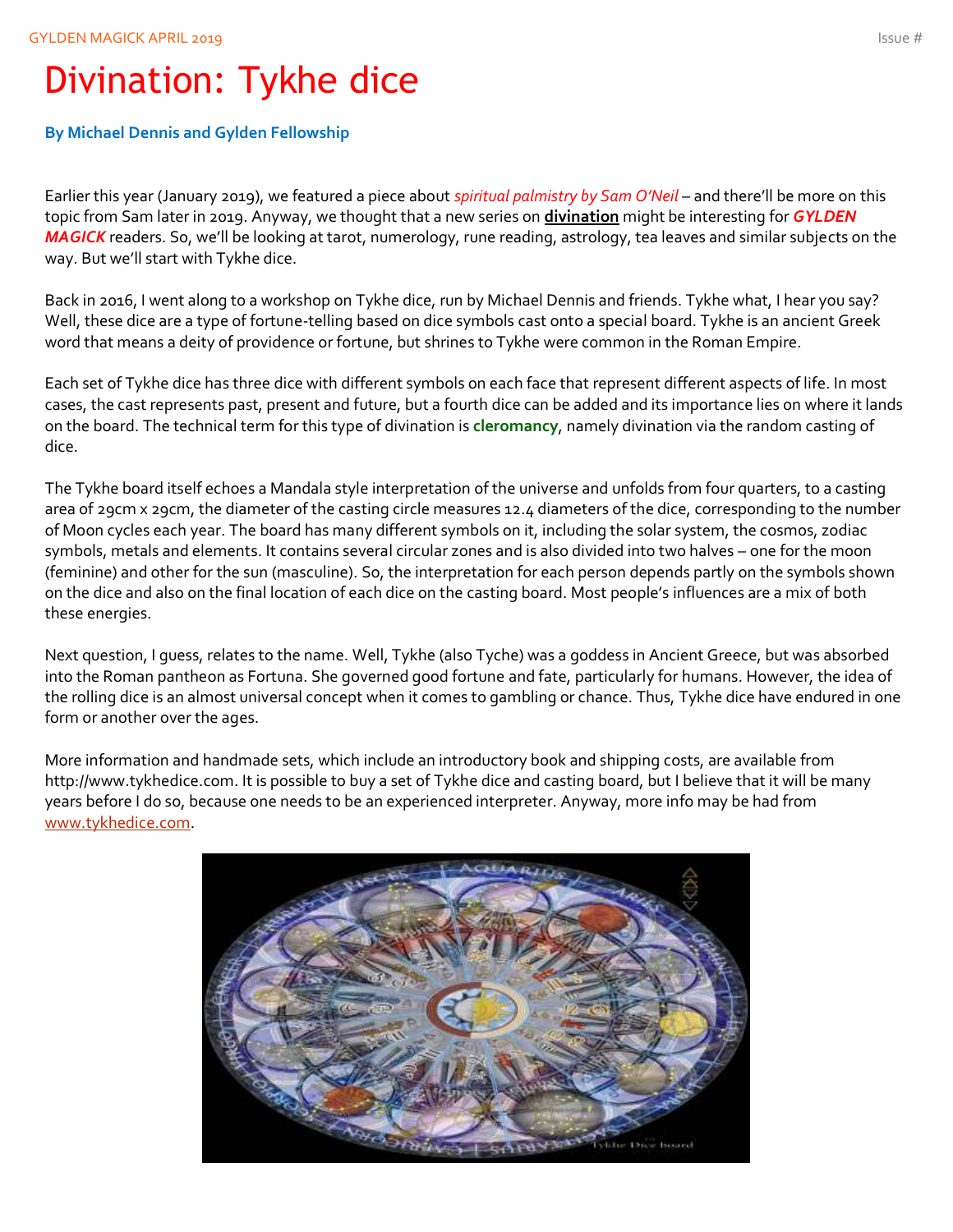# *Shrines and sacred places: the Rollright Circle*

*By Julia Pissano, Rollright Circle of Friends*



I was visiting my mentor for the first time, back in 2002, around Beltane. He said he wanted to show me around and off we went until the car made a turn into a quaint country lane. We neared a rather unimpressive spot, a sign saying *Rollright Circle* by the side of the road. After Avebury, this circle seemed very small, with its lichen-covered stones. I wandered about, looking at my mentor, who was nonchalantly preparing his pipe.

"What is this place?" I asked him.

"One of the oldest circles local Pagans visit, some of my mates helped taking care of it. It is not as famous as Stonehenge or Avebury, thankfully".

"OK", I thought, still a bit confused regarding what I was supposed to do here. By then, I knew that asking was no good, as the answer would always be "nothing, enjoy the scenery", only for something weird to happen next. He did point out a couple of stones, one wide and short, the other narrower and tall, but nothing else. I went about, trying to "feel" the place, a bit bewildered, and, I admit, a bit bored. I approached the taller stone, hands stretched out to touch it, when something like "stop!" froze me in place. Is this stone "refusing" to be touched?? Sound crazy, but that's what I felt.

I took some distance, palms out, and things calmed down. Then I went to the other, which was far more "amiable" and sat on the grass by its side. It was so weird, reclining on a stone which felt, to the touch, cold and hard, but somehow felt also like a mother's lap. After that, I was very excited, walking around, exploring this circle which suddenly had become "alive", like a gathering of old souls greeting visitors.

Then, something unexpected happened. I was lying on one large stone when a sudden headache felt as if an axe had hit me on my left eye. There was something like a sudden **pulse,** throbbing like concentric waves or lines going from one stone to the opposite, crossing at the centre. I walked around, trying to follow the pulse, until I reached the spot where I thought they were crossing. The whole place seemed like vibrating at its own wavelength. At that time, I asked my mentor and his wife whether we could go back, as I felt exhausted. This pulsating feature was something completely unexpected.

Back home, I did some online research and, to my surprise, the circle had a website, which also mentioned some experiments, performed in the 1970s, regarding magnetic pulses, and reports of people suffering headaches. By then, I was hopelessly hooked on these Rollright Stones - their magic had already infected me and somehow bound my soul to them.

### *"It was so weird, reclining on a stone which felt, to the touch, cold and hard, but somehow felt also like a mother's lap."*